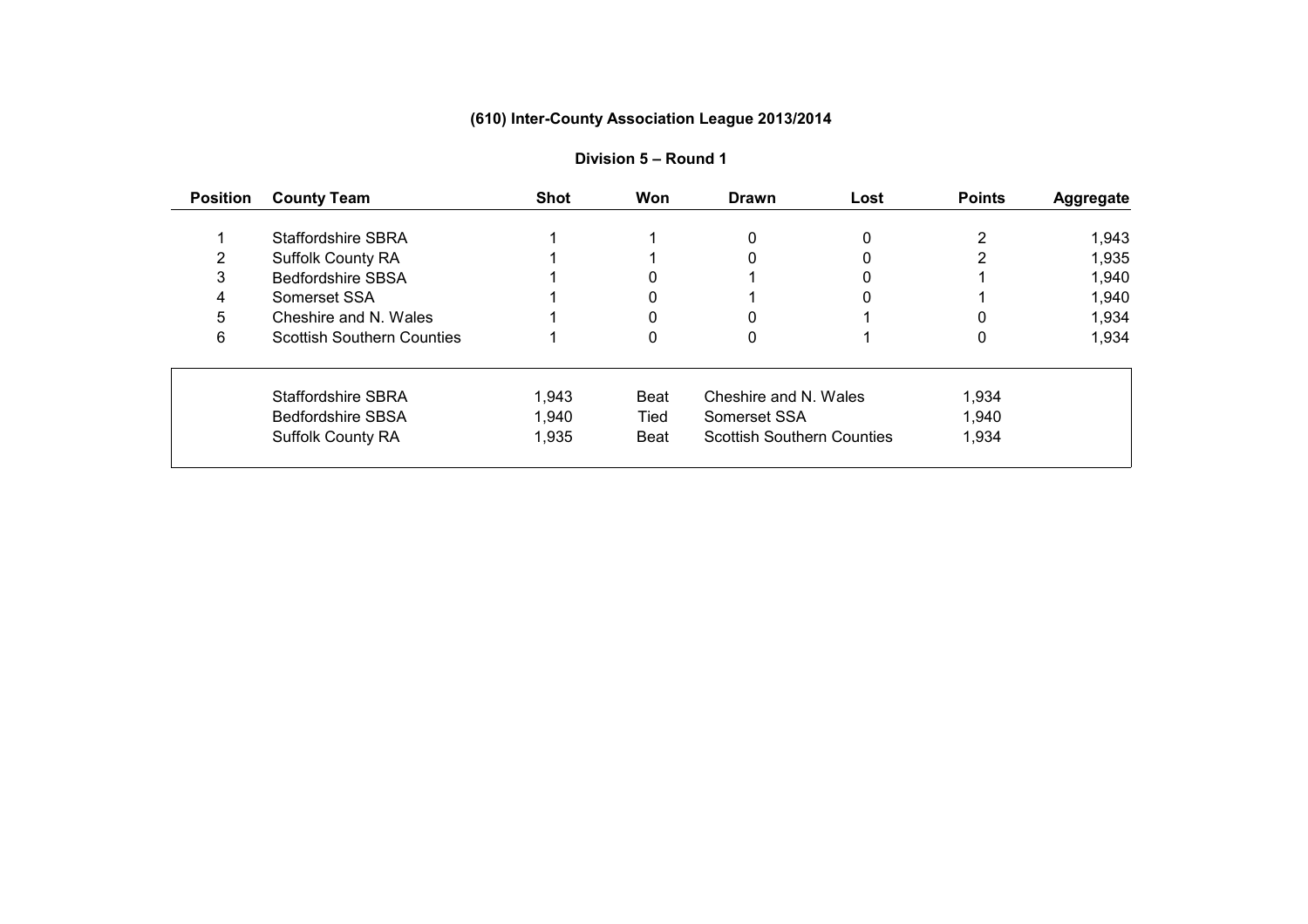| <b>County Team</b>                | <b>Shot</b>                                                                      | Won         | <b>Drawn</b> | Lost | <b>Points</b>                                           | <b>Aggregate</b> |
|-----------------------------------|----------------------------------------------------------------------------------|-------------|--------------|------|---------------------------------------------------------|------------------|
|                                   |                                                                                  |             |              |      |                                                         |                  |
|                                   |                                                                                  |             |              |      |                                                         | 3,877            |
|                                   |                                                                                  |             |              |      |                                                         | 3,871            |
| <b>Staffordshire SBRA</b>         |                                                                                  |             |              |      |                                                         | 3,877            |
| <b>Scottish Southern Counties</b> |                                                                                  |             | 0            |      |                                                         | 3,859            |
| Somerset SSA                      |                                                                                  |             |              |      |                                                         | 3,860            |
| Cheshire and N. Wales             |                                                                                  | 0           | 0            |      | 0                                                       | 3,858            |
|                                   | 1,942                                                                            | Beat        |              |      | 1,934                                                   |                  |
| <b>Bedfordshire SBSA</b>          | 1,931                                                                            | <b>Beat</b> |              |      | 1,924                                                   |                  |
| <b>Scottish Southern Counties</b> | 1,925                                                                            | Beat        | Somerset SSA |      | 1,920                                                   |                  |
|                                   | <b>Suffolk County RA</b><br><b>Bedfordshire SBSA</b><br><b>Suffolk County RA</b> |             | 2            | 0    | 0<br><b>Staffordshire SBRA</b><br>Cheshire and N. Wales | 4                |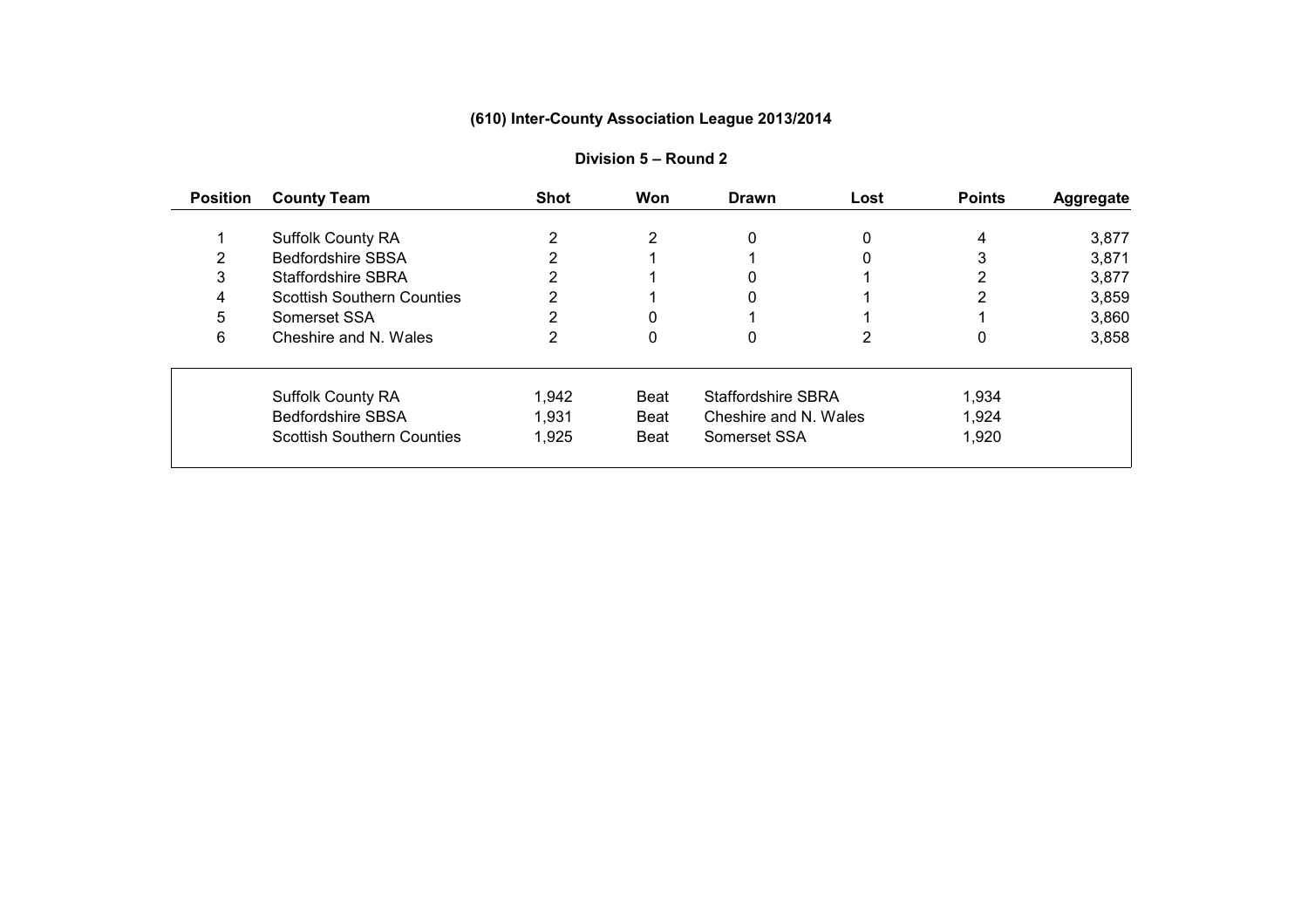| <b>Position</b> | <b>County Team</b>                | <b>Shot</b> | Won         | <b>Drawn</b>                      | Lost | <b>Points</b> | <b>Aggregate</b> |
|-----------------|-----------------------------------|-------------|-------------|-----------------------------------|------|---------------|------------------|
|                 |                                   |             |             |                                   |      |               |                  |
|                 | <b>Bedfordshire SBSA</b>          | 3           | 2           |                                   | 0    | 5             | 5,815            |
|                 | Staffordshire SBRA                |             | ົ           |                                   |      | 4             | 5,819            |
| 3               | <b>Suffolk County RA</b>          |             |             |                                   |      | 4             | 5,811            |
| 4               | <b>Scottish Southern Counties</b> |             |             |                                   |      |               | 5,800            |
| 5               | Cheshire and N. Wales             |             |             |                                   |      |               | 5,794            |
| 6               | Somerset SSA                      |             |             |                                   |      |               | 5,782            |
|                 | <b>Bedfordshire SBSA</b>          | 1,944       | Beat        | <b>Scottish Southern Counties</b> |      | 1,941         |                  |
|                 | <b>Staffordshire SBRA</b>         | 1,942       | Beat        | Somerset SSA                      |      | 1,922         |                  |
|                 | Cheshire and N. Wales             | 1,936       | <b>Beat</b> | <b>Suffolk County RA</b>          |      | 1,934         |                  |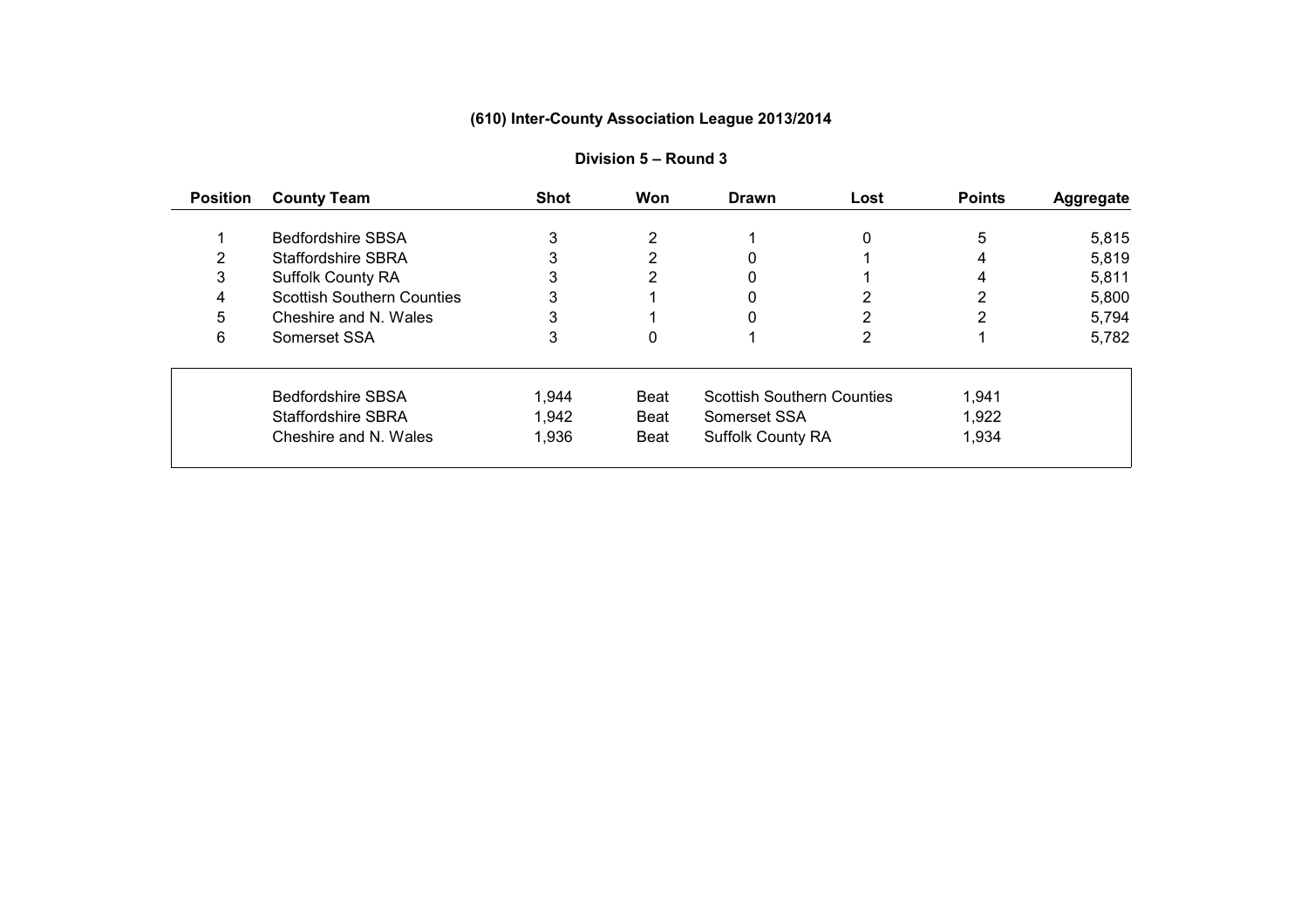| <b>Position</b> | <b>County Team</b>                | <b>Shot</b> | Won         | <b>Drawn</b>                      | Lost         | <b>Points</b> | <b>Aggregate</b> |
|-----------------|-----------------------------------|-------------|-------------|-----------------------------------|--------------|---------------|------------------|
|                 |                                   |             |             |                                   |              |               |                  |
|                 | <b>Bedfordshire SBSA</b>          | 4           | 3           |                                   | $\mathbf{0}$ |               | 7,759            |
|                 | <b>Staffordshire SBRA</b>         |             |             |                                   |              | 6             | 7,746            |
| 3               | <b>Suffolk County RA</b>          |             |             |                                   |              | 4             | 7,741            |
| 4               | Cheshire and N. Wales             | 4           |             | 0                                 |              |               | 7,736            |
| 5               | <b>Scottish Southern Counties</b> | 4           |             |                                   |              |               | 7,723            |
| 6               | Somerset SSA                      | 4           | 0           |                                   | 3            |               | 7,719            |
|                 | <b>Bedfordshire SBSA</b>          | 1,944       | <b>Beat</b> | <b>Suffolk County RA</b>          |              | 1,930         |                  |
|                 | Cheshire and N. Wales             | 1,942       | Beat        | Somerset SSA                      |              | 1,937         |                  |
|                 | <b>Staffordshire SBRA</b>         | 1,927       | <b>Beat</b> | <b>Scottish Southern Counties</b> |              | 1,923         |                  |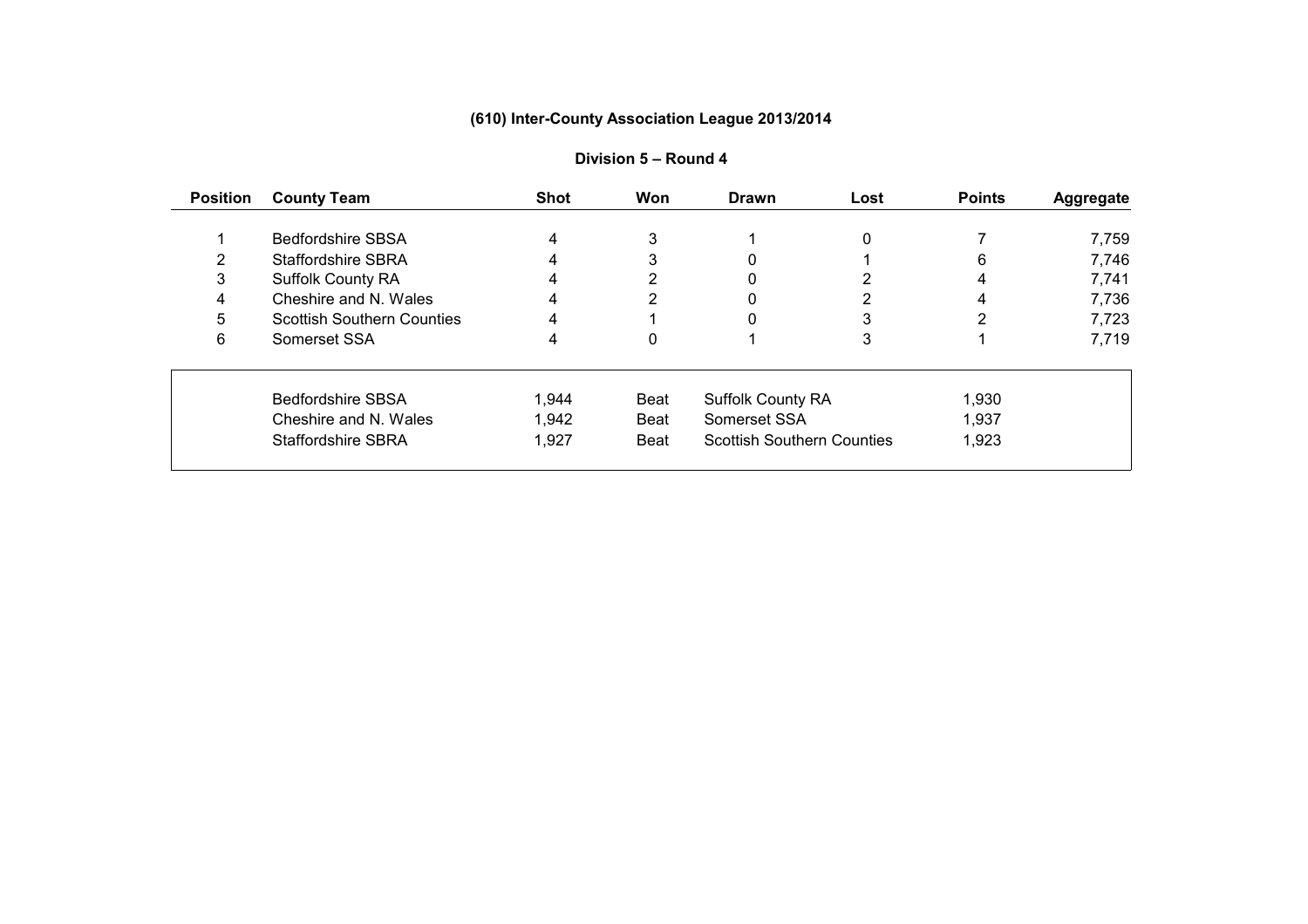| <b>Position</b> | <b>County Team</b>                | <b>Shot</b> | <b>Won</b> | <b>Drawn</b>                      | Lost | <b>Points</b> | <b>Aggregate</b> |
|-----------------|-----------------------------------|-------------|------------|-----------------------------------|------|---------------|------------------|
|                 |                                   |             |            |                                   |      |               |                  |
|                 | <b>Bedfordshire SBSA</b>          | 5           | 4          |                                   | 0    | 9             | 9,695            |
|                 | <b>Staffordshire SBRA</b>         | 5           | 3          |                                   |      | 6             | 9,680            |
|                 | <b>Suffolk County RA</b>          | 5           | 3          |                                   |      | 6             | 9,678            |
|                 | Cheshire and N. Wales             | 5           | 3          |                                   |      | 6             | 9,665            |
| 5               | <b>Scottish Southern Counties</b> | 5           |            |                                   |      |               | 9,645            |
| 6               | Somerset SSA                      | 5           | 0          |                                   |      |               | 9,651            |
|                 | <b>Suffolk County RA</b>          | 1,937       | Beat       | Somerset SSA                      |      | 1,932         |                  |
|                 | <b>Bedfordshire SBSA</b>          | 1,936       | Beat       | <b>Staffordshire SBRA</b>         |      | 1,934         |                  |
|                 | Cheshire and N. Wales             | 1,929       | Beat       | <b>Scottish Southern Counties</b> |      | 1,922         |                  |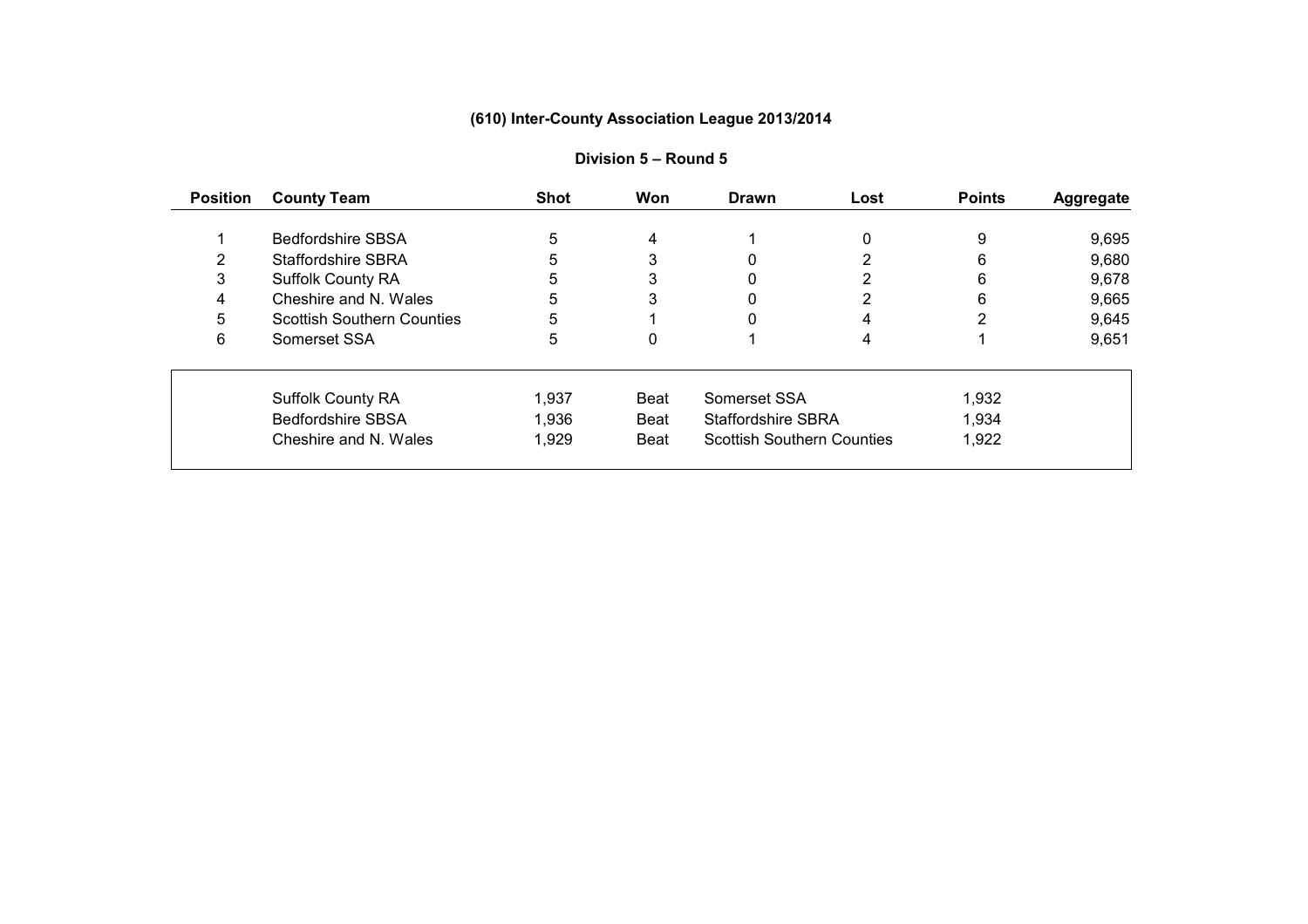| <b>Position</b> | <b>County Team</b>                | <b>Shot</b> | Won         | <b>Drawn</b>                      | Lost | <b>Points</b> | <b>Aggregate</b> |
|-----------------|-----------------------------------|-------------|-------------|-----------------------------------|------|---------------|------------------|
|                 |                                   |             |             |                                   |      |               |                  |
|                 | <b>Bedfordshire SBSA</b>          | 6           | 5           |                                   | 0    | 11            | 11,631           |
|                 | <b>Suffolk County RA</b>          |             | 4           |                                   |      | 8             | 11,632           |
| 3               | <b>Staffordshire SBRA</b>         | 6           |             |                                   |      | 8             | 11,628           |
| 4               | Cheshire and N. Wales             | 6           | 3           |                                   | 3    | 6             | 11,584           |
| 5               | <b>Scottish Southern Counties</b> | 6           |             |                                   | 5    | 2             | 11,581           |
| 6               | Somerset SSA                      | 6           | 0           |                                   | 5.   |               | 11,566           |
|                 | <b>Suffolk County RA</b>          | 1,954       | Beat        | <b>Scottish Southern Counties</b> |      | 1,936         |                  |
|                 | <b>Staffordshire SBRA</b>         | 1,948       | Beat        | Cheshire and N. Wales             |      | 1,919         |                  |
|                 | <b>Bedfordshire SBSA</b>          | 1,936       | <b>Beat</b> | Somerset SSA                      |      | 1,915         |                  |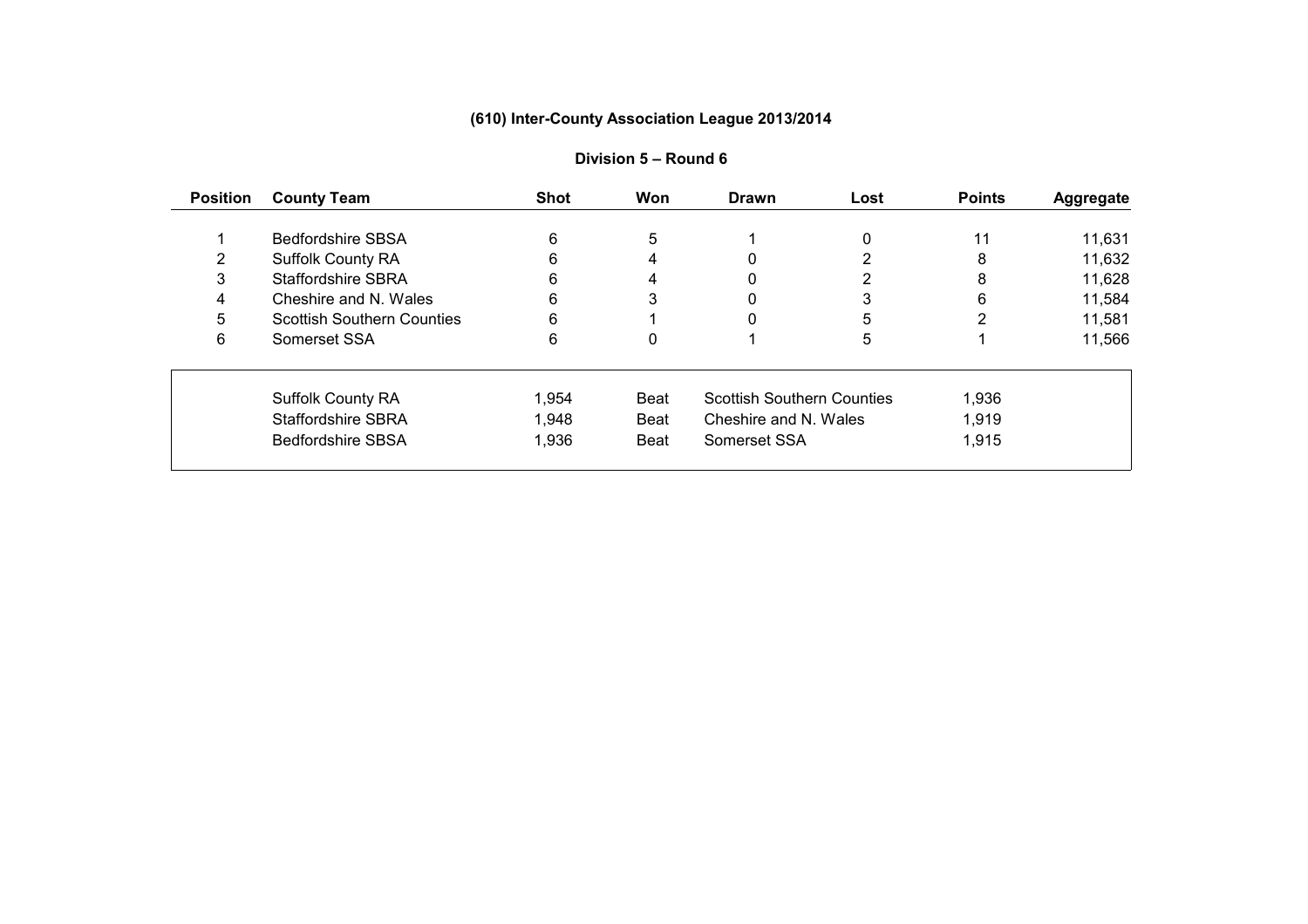| <b>Position</b> | <b>County Team</b>                | <b>Shot</b> | Won         | <b>Drawn</b>              | Lost | <b>Points</b> | <b>Aggregate</b> |
|-----------------|-----------------------------------|-------------|-------------|---------------------------|------|---------------|------------------|
|                 |                                   |             |             |                           |      |               |                  |
|                 | <b>Bedfordshire SBSA</b>          |             | 5           |                           |      | 11            | 13,558           |
|                 | <b>Suffolk County RA</b>          |             | 5           |                           |      | 10            | 13,577           |
| 3               | <b>Staffordshire SBRA</b>         |             | 4           |                           |      | 8             | 13,563           |
| 4               | Cheshire and N. Wales             |             | 4           |                           | 3    | 8             | 13,519           |
| 5               | <b>Scottish Southern Counties</b> |             | ◠           |                           | 5    | 4             | 13,514           |
| 6               | Somerset SSA                      |             | 0           |                           | 6    |               | 13,493           |
|                 | <b>Suffolk County RA</b>          | 1.945       | Beat        | <b>Staffordshire SBRA</b> |      | 1,935         |                  |
|                 | Cheshire and N. Wales             | 1,935       | Beat        | <b>Bedfordshire SBSA</b>  |      | 1,927         |                  |
|                 | <b>Scottish Southern Counties</b> | 1,933       | <b>Beat</b> | Somerset SSA              |      | 1,927         |                  |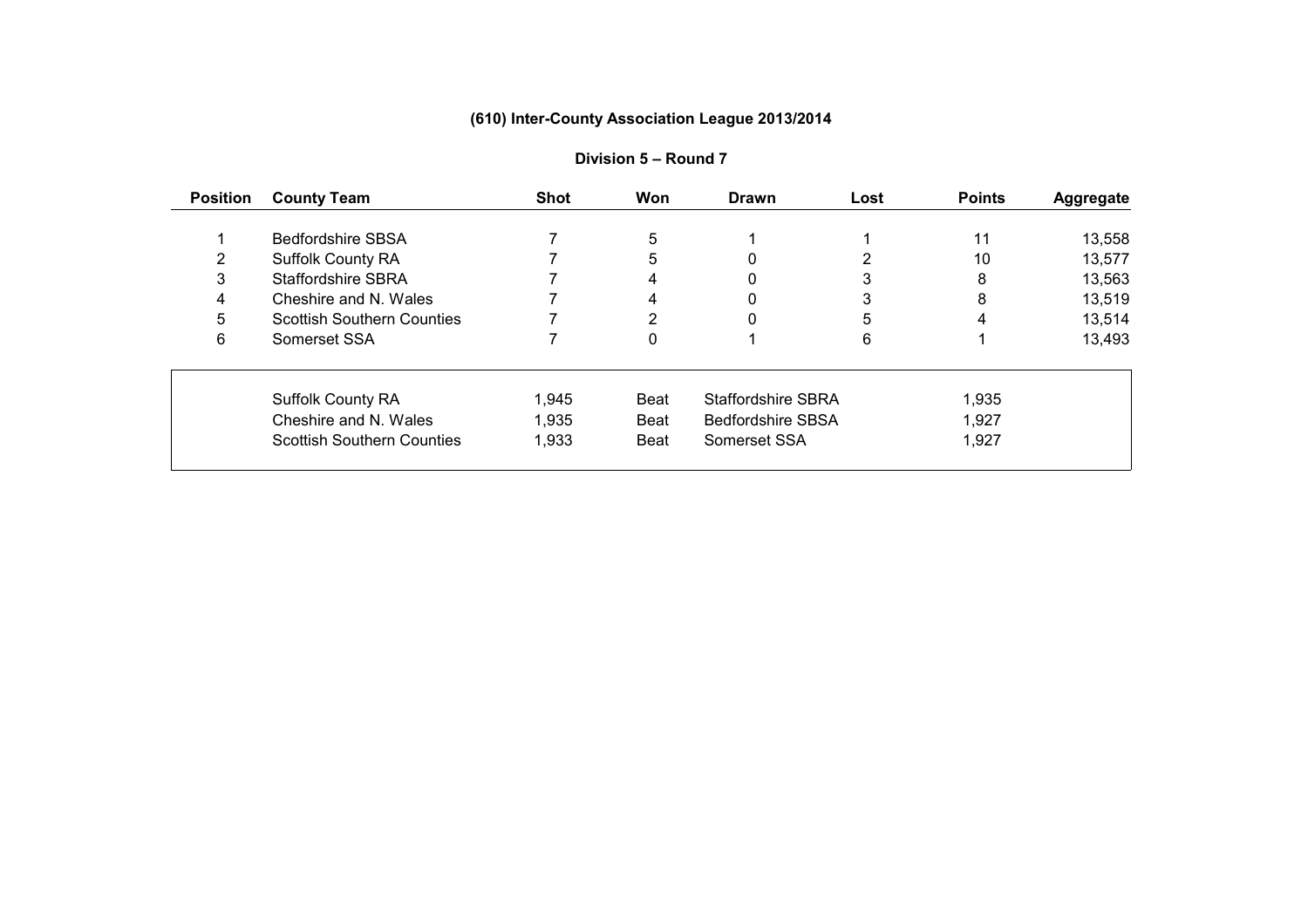| <b>Position</b> | <b>County Team</b>                | <b>Shot</b> | Won         | <b>Drawn</b>                      | Lost | <b>Points</b> | <b>Aggregate</b> |
|-----------------|-----------------------------------|-------------|-------------|-----------------------------------|------|---------------|------------------|
|                 |                                   |             |             |                                   |      |               |                  |
|                 | <b>Bedfordshire SBSA</b>          | 8           | 6           |                                   |      | 13            | 15,505           |
|                 | <b>Suffolk County RA</b>          |             | 6           |                                   |      | 12            | 15,530           |
| 3               | <b>Staffordshire SBRA</b>         | 8           | 5           |                                   | 3    | 10            | 15,509           |
| 4               | Cheshire and N. Wales             | 8           | 4           | 0                                 | 4    | 8             | 15,459           |
| 5               | <b>Scottish Southern Counties</b> | 8           | ◠           |                                   | 6    | 4             | 15,325           |
| 6               | Somerset SSA                      | 8           | 0           |                                   |      |               | 15,431           |
|                 | <b>Suffolk County RA</b>          | 1,953       | Beat        | Cheshire and N. Wales             |      | 1,940         |                  |
|                 | <b>Bedfordshire SBSA</b>          | 1,947       | Beat        | <b>Scottish Southern Counties</b> |      | 1,811         |                  |
|                 | <b>Staffordshire SBRA</b>         | 1,946       | <b>Beat</b> | Somerset SSA                      |      | 1,938         |                  |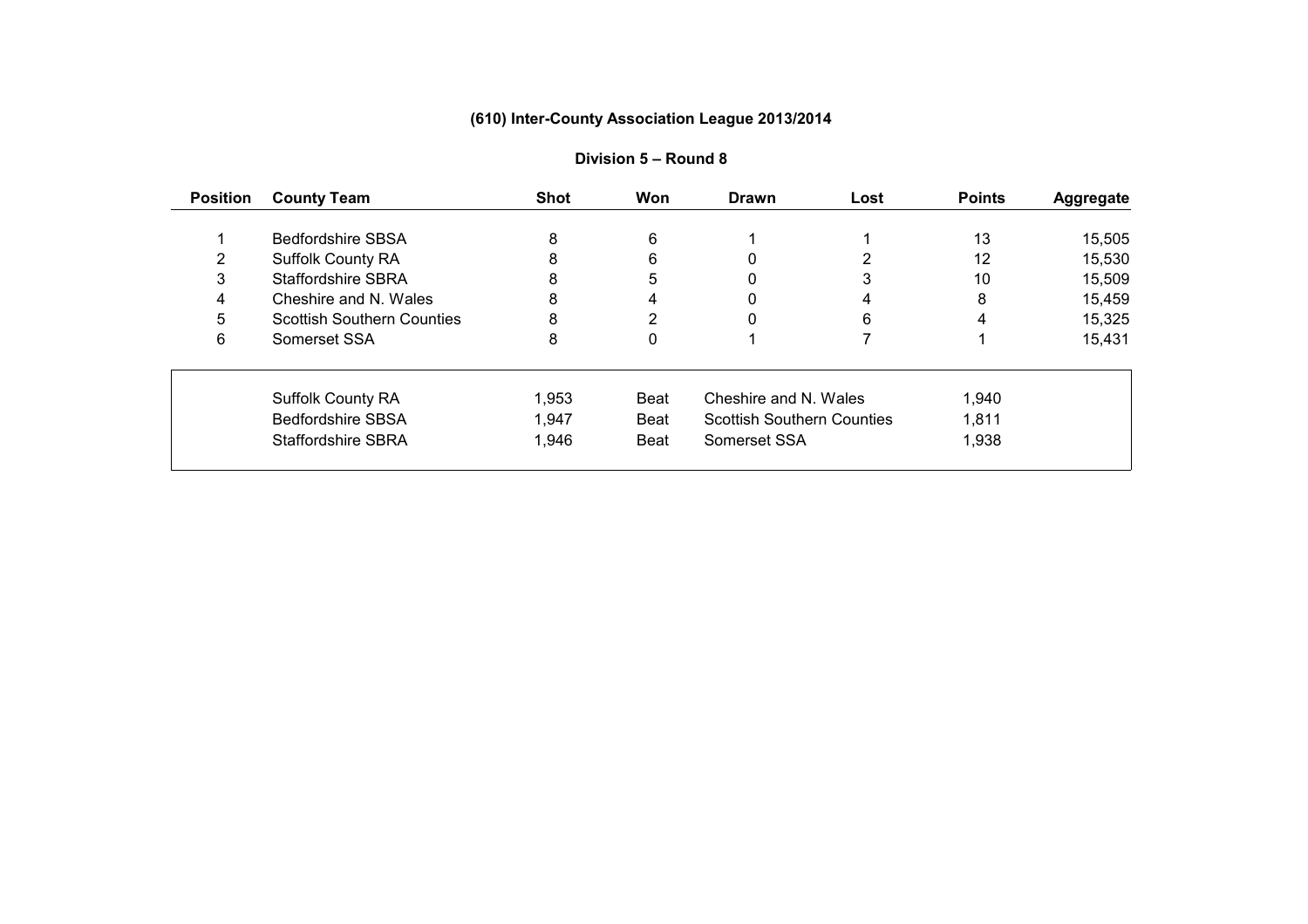| <b>Position</b> | <b>County Team</b>                | <b>Shot</b> | Won  | <b>Drawn</b>                      | Lost | <b>Points</b> | <b>Aggregate</b> |
|-----------------|-----------------------------------|-------------|------|-----------------------------------|------|---------------|------------------|
|                 |                                   | 9           |      |                                   |      | 14            |                  |
|                 | <b>Suffolk County RA</b>          |             |      | 0                                 |      |               | 17,473           |
|                 | <b>Bedfordshire SBSA</b>          | 9           | 6    |                                   |      | 13            | 17,436           |
| 3               | <b>Staffordshire SBRA</b>         | 9           | 6    |                                   | 3    | 12            | 17,450           |
| 4               | Cheshire and N. Wales             | 9           | 5    | 0                                 | 4    | 10            | 17,391           |
| 5               | <b>Scottish Southern Counties</b> | 9           | 2    |                                   |      | 4             | 17,247           |
| 6               | Somerset SSA                      | 9           | 0    |                                   | 8    |               | 17,355           |
|                 | <b>Suffolk County RA</b>          | 1,943       | Beat | <b>Bedfordshire SBSA</b>          |      | 1,931         |                  |
|                 | Staffordshire SBRA                | 1,941       | Beat | <b>Scottish Southern Counties</b> |      | 1,922         |                  |
|                 | Cheshire and N. Wales             | 1,932       | Beat | Somerset SSA                      |      | 1,924         |                  |